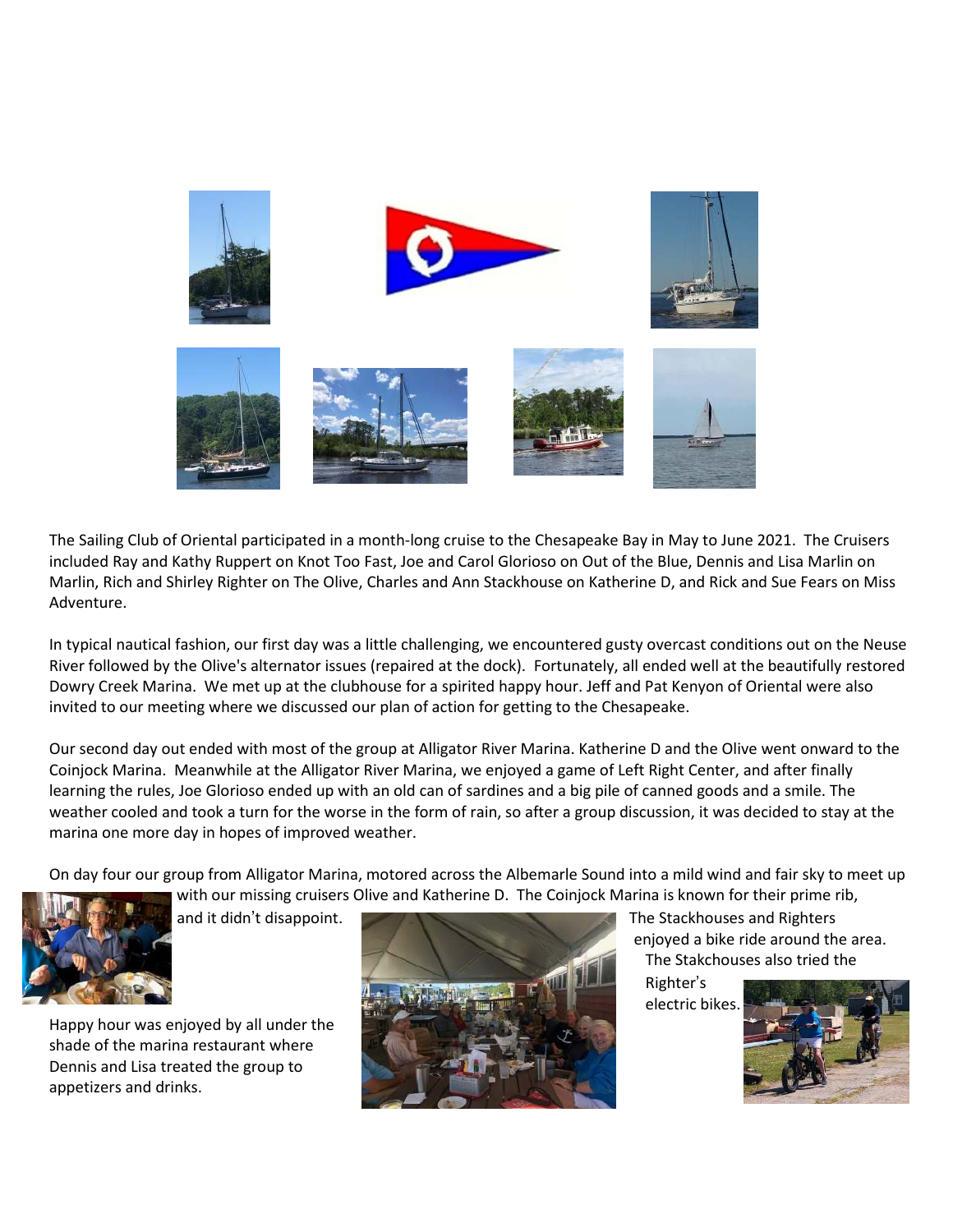Day five began with a bright sun coming up over the horizon, with the early birds on Katherine D and Knot Too Fast getting an early start on the group. On our journey north, Dennis and Lisa encountered a pair of drawbridges that jumped in front of their boat. The resulting collision did some damage to the Marlin and ended the trip for them in Portsmouth. The remainder of the fleet arrived safely and helped console the Marlins, with a good cuddle from Lulu (the Righter's Pomeranian). Even though the day ended poorly, there was plenty of support and condolences from our group to support the Marlins. With some good advice from Charles, the Marlin moved on its own power back to Atlantic Yacht Basin for repairs. In support of the Marlins, the group decided to stay an additional day in Portsmouth. The group shared a happy hour aboard Miss Adventure and on the next day a wonderful pot-luck dinner at the marina facilities.





Dennis and Lisa were sorely missed for the remainder of the trip.

Day seven was blessed with warm weather and fair seas for the relaxing cruise into Yorktown. We arrived at the Riverwalk Landing Pier Marina with beautiful weather but challenging currents at the docks. The group all landed safely with very little drama for the onlookers. After landing we were treated to happy hour on Miss Adventure and beautiful weather and wonderful museums that enthralled and enlightened the crew. Day two at the marina was highlighted by a wonderful dinner on the Katherine D. The trip was highlighted when Joe Glorioso sniffed out a Ben and Jerry's ice cream shop and ice cream was enjoyed by all. The Mobjack Bay Coffee house was another favorite hangout. Family visited the Stackhouses and the two days were perfect at this delightfully quaint historical village.



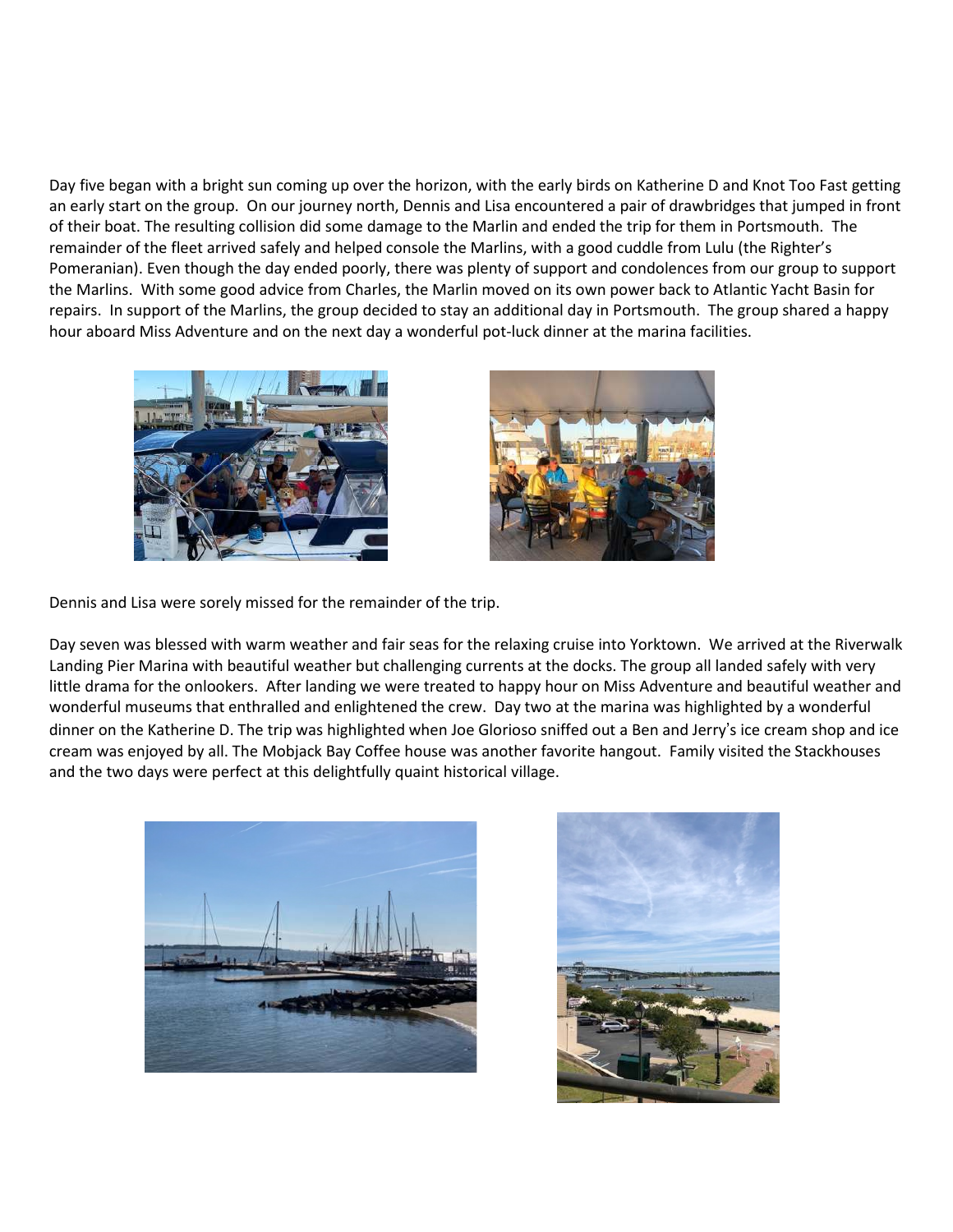

 Day eight was highlighted with more beautiful motoring weather for our migration northward to Mill Creek for one of the most pleasant anchorages on the trip. We were treated to spectacular sunsets and sunrises for our enjoyment. Some exuberant sailors even saluted the sunset with traditional Conch Horn salutes. For happy hour, we dinghied to the Olive for refreshments and goodies.

Day nine was again blessed with fair seas and blue skies as we made our way north to Zahnisers Marina in the Solomons for a one-night stopover. Glorioso's family visited here for a pot luck under the tent. We also were able to get provisions and do laundry, fuel up, and take on drinking water. We had a last happy hour aboard the Olive and all were sad to see the Olive go on its separate way home.

On Day ten we motor-sailed from Solomons up to Annapolis in fair weather with calm wind and seas. After taps was played at the US Naval Academy we enjoyed a quiet night on the mooring. The group was down to four boats, all moored in the harbor with excitement into the night at restaurants and stores, public buildings, bookstores, barbers, and ice cream again! The Naval cadets visited with relatives this week before commissioning and lots of white Naval uniforms were seen. The Corona Virus face mask requirements were lifted and the port was bustling with activity. For three days we moored here and met up occasionally with each other for wonderful food and conversation and sightseeing. More family greeted the crew.





 On Day 13 we had great weather for a sail over to Saint Michaels. We broke up into two marin as and one anchorage. We still managed to get together for happy hour on Out of the Blue. We ate some ice cream and then had some more. Shopping downtown was a treat. While the men were waiting on the couches, Charles Stackhouse did some hat fashion modeling for everyone. Later we enjoyed watching remote-controlled sailboats and log canoes for two rainy days at the Chesapeake Maritime Museum. We finished our activities with some wine tasting.

On Day 16 we sailed to Oxford in good weather. We saw our first big thunderstorm of the trip while we were enjoying happy hour at the clubhouse in Safe Harbor Oxford when Miss Adventure had to return in their dinghy to the Oxford Yacht Agency before the lightning started. Sadly the Scottish Highland Creamery was closed.

On Day 17 after a quick overnight stay, we sailed back to the Solomons and Zahnizers for four days. When coming over for a movie, Charles Stackhouse hat modeled again with a red bucket on his head and a plumber's helper for a scepter, while saving Miss Adventure and their clogged head. Joe and Carol Glorioso had more family from Pittsburgh visit while they were in town. After the sunny first day, which included bike riding through town and Pain Killers at the Tiki Bar, it rained for two days. After fueling, grocery shopping and laundry we took a trip to the nearby Calvert Marine Museum, where we saw boats, lighthouses, fossils, live stingrays, and River Otters.



On Day 21 we enjoyed a nice downwind sail to Deltaville and stayed at the Doziers Regatta Point. Since there was no restaurant, and a holiday weekend, we had a nice pot luck dinner on their beautiful porch. Good conversations were had by all, and the sunset was beautiful.

On Day 22 we motor-sailed most of the day to get south to Downtown Hampton Public Pier before the tide turned, where Knot Too Fast wasn't too slow again keeping up with all the boats. In Hampton we all got together for two days of exploring